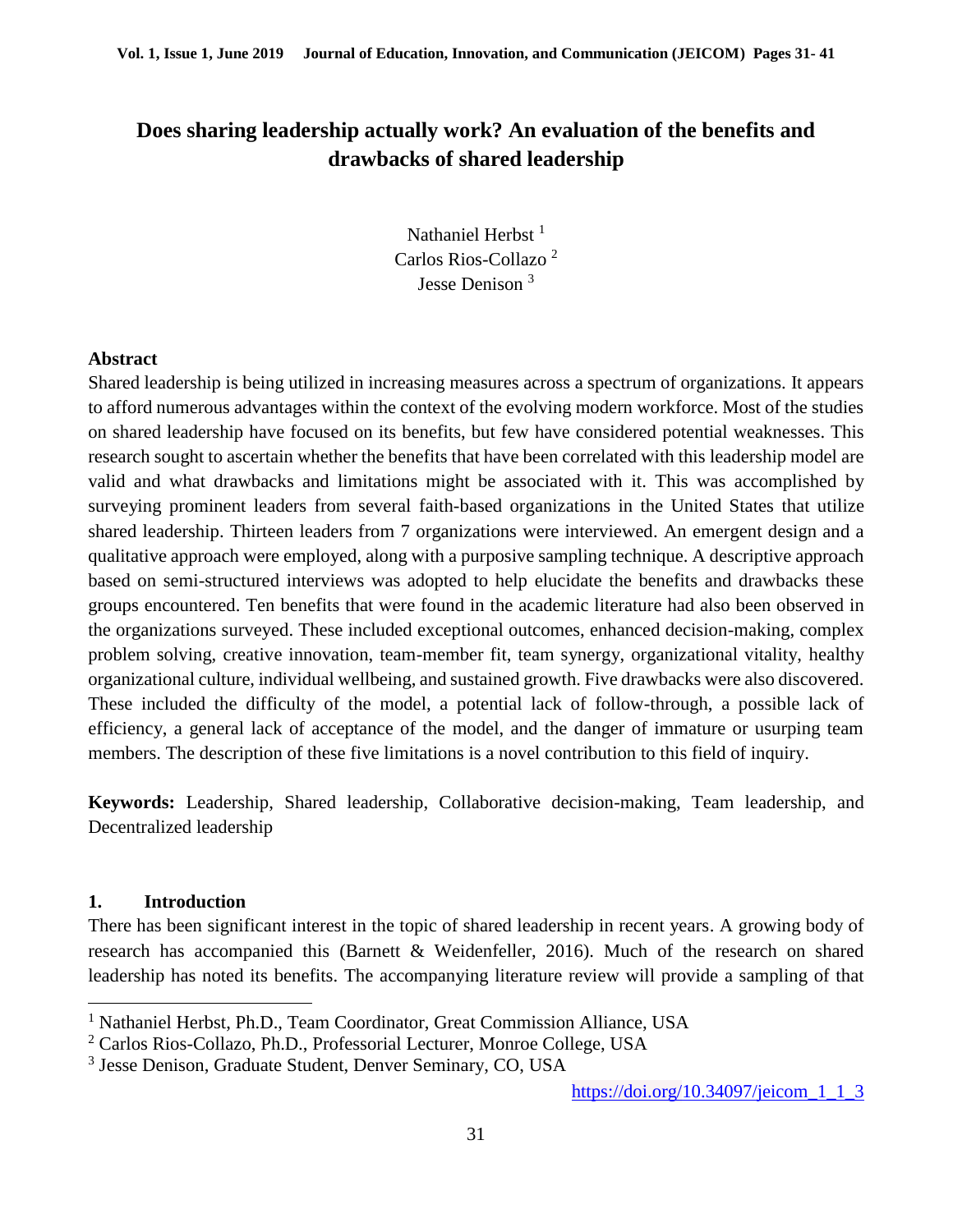material. Potential drawbacks associated with the model have received far less attention. This study was designed to evaluate both benefits and limitations.

## **2. Literature Review**

Shared leadership can be defined as distributed leadership on a team (Carson, Tesluk, & Marrone, 2007; Ensley, Hmieleski, & Pearce, 2006; Pearce & Sims, 2002) and collective influence within a team (Sivasubramaniam, Murry, Avolio, & Jung, 2002). It "entails a simultaneous, ongoing, mutual influence process within a team" (Pearce, 2004, p. 48). This paper will use the term shared leadership in a general way that refers to the distribution of leadership and influence on a team rather than a specific organizational structure.

There has been an emerging trend away from the top-down leadership models of the past and towards collective approaches (Friedrich, Griffith, & Mumford, 2016). Serban and Roberts (2016) note, "Leadership research, traditionally focused on the behavior of an appointed/elected leader, is rapidly shifting towards a distributed, group process form of leadership known as 'shared leadership'" (p. 181). The focus on shared forms of leadership has been increasing steadily (Friedrich et al., 2016).

Many benefits with this model have been observed and were previously categorized under the following ten groupings (Herbst, 2017). These include exceptional outcomes, enhanced decision-making, complex problem solving, creative innovation, team-member fit, team synergy, organizational vitality, healthy organizational culture, individual wellbeing, and sustained growth.

Shared leadership has been associated with exceptional outcomes, such as team success (Shipper, Manz, Nobles, & Manz, 2014), improvements in performance (Carson et al., 2007; Daspit, Ramachandran, & D'Souza, 2014; D'Innocenzo, Mathieu, & Kukenberger, 2014; Sivasubramaniam et al., 2002), motivational and cognitive advantages (Solansky, 2008), leadership behavior and efficiency (Bergman, Rentsch, Small, Davenport, & Bergman, 2012), effectiveness (Daspit, Tillman, Boyd, & Mckee, 2013; Haward, Amir, Borrill, Dawson, Scully, West, & Sainsbury, 2003; Hiller, Day, & Vance, 2006; Wang et al., 2014), proactivity and productivity (Erkutlu, 2012; Olivia & Shao, 1996), quality and service (Olivia & Shao, 1996; Manz, Skaggs, Pearce, & Wassenaar, 2015; Perry, 2000), and exponential growth (Hesselbein & Goldsmith, 2009). These benefits are more frequently observed in knowledge and information related work (Fausing, Jeppesen, Jønsson, Lewandowski, & Bligh, 2013).

Enhanced decision-making can be another benefit of shared leadership. Distributed decision-making can be advantageous (Petrovia & Hristov, 2016). Information and knowledge sharing can help teams make better decisions (Brodbeck, Kerschreiter, Mojisch, & Schulz-Hardt, 2007; Supovitz & Tognatta, 2013). While increased bureaucracy will often impair decision-making, empowering team-members may cultivate positive change and advancement (Hamel & Zanini, 2017). The benefits of collaborative decision-making require information sharing (Panahifar, Heavey, Byrne, & Fazlollahtabar, 2015) and a diversity of team members that are proficient in communication (Deng, Lin, Zhao, & Wang, 2015). A team's ability to share, evaluate, and process information has been reported as a critical factor affecting the quality of collaborative decision-making (McLeod, 2013).

Complex problem solving is another advantage associated with shared leadership. While the benefit is related to decision-making, it also entails information sharing. Problem-solving in complex and challenging situations requires knowledge sharing, a key feature of shared leadership (Clarke, 2012; Han, Lee, Beyerlein, & Kolb, 2018). Knowledge sharing is related to creative problem solving (Carmeli,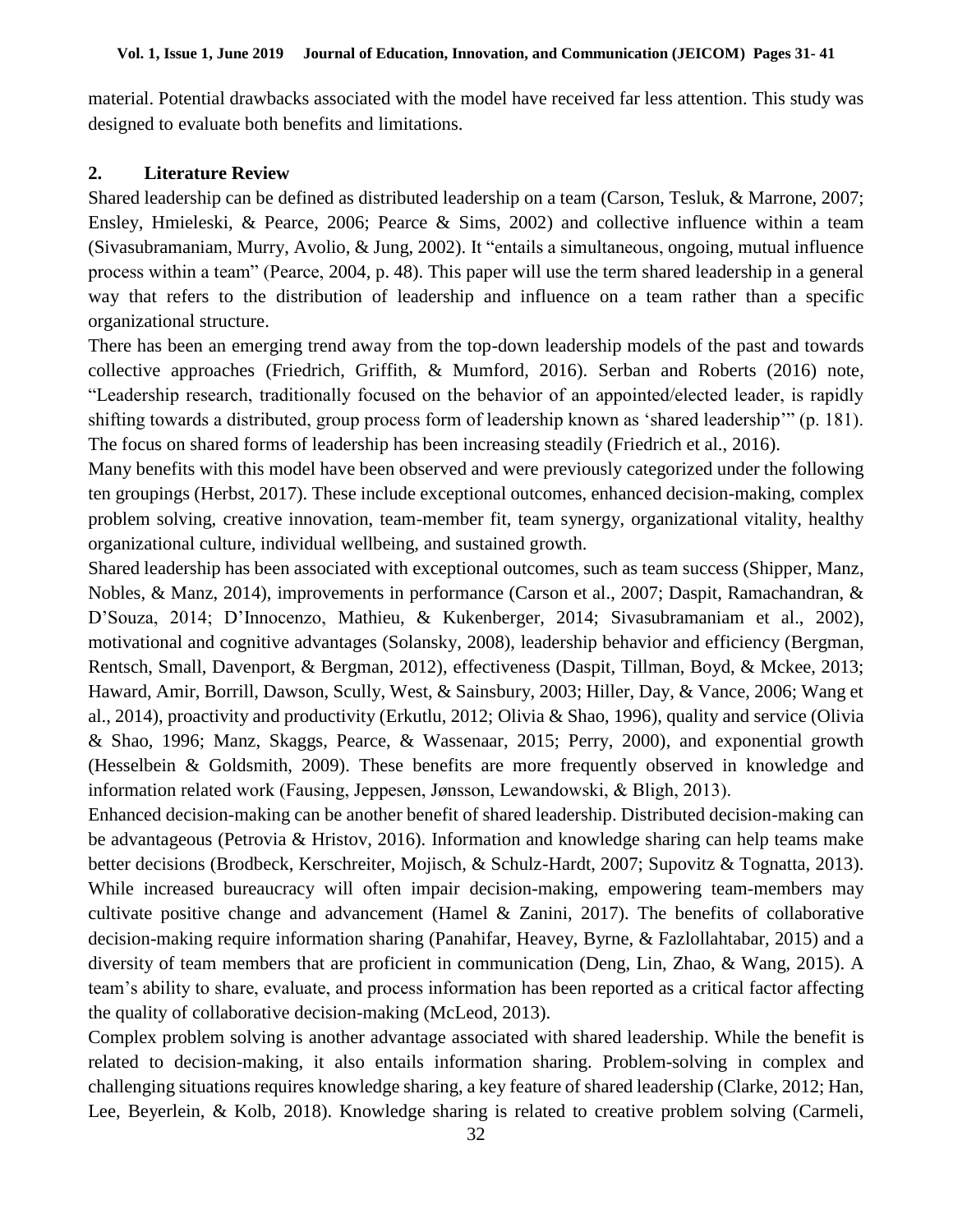Gelbard, & Reiter‐ Palmon, 2013). Wang, Waldman, & Zhen (2014) write, "the effects of shared leadership are stronger when the work of team members is more complex" (p. 181). When decisions must be made regarding the use of limited resources, "egalitarian" teams have functioned better than hierarchical teams, with reduced conflict and greater team unity (van Bunderen, Greer, & van Knippenberg, 2018).

Creative innovation has also been associated with shared leadership (Nurmi, 1996). Shared leadership can lead to increases in creativity (Pearce, 2007; Pearce & Conger, 2003; Mohammed & Thomas, 2014; Oswald, 2018) and a "high level of administrative creativity" (Alanezi, 2016, p. 50). Hierarchical constraints can limit information sharing, creativity, and innovation, while teams that collaborate in relational ways can thrive (Tzabbar & Vestal, 2015). Information sharing can lead to significant increases in creativity (Lee, Lee, & Seo, 2011; Lee, Lee, Seo, & Choi, 2015). Shared leadership also fosters innovation (Bligh, Pearce, & Kohles, 2006; Shipper et al., 2014; Hoch, 2013), and it can even do so in a way that increases with task complexity (Hui-ying  $\&$  Jian-peng, 2013). As with previous benefits, information sharing is instrumental to experiencing these benefits of shared leadership (Jiang, Gu,  $\&$ Wang, 2015).

Team-member fit, a term that describes a team member's satisfaction, involvement, and commitment levels, is another outcome of shared leadership. Job satisfaction has been related to shared leadership (Hansen & Høst, 2012; Steinert, Goebel, & Rieger, 2006; Woods & Weasmer, 2002). That can lead to ownership, participation, and involvement (Bamford-Wade & Moss, 2010; Moe, Dingsøyr, & Kvangardsnes, 2009). The benefits mentioned above can engender team-member commitment (Devos, Tuytens, & Hulpia, 2014; Lee‐ Davies et al., 2007) and retention (Kleinman, 2004).

Shared leadership can also improve team synergy (Somboonpakorn & Kantabutra, 2014) and has been associated with increased team performance (Carson et al., 2007) and effectiveness (Wang et al., 2014). Teams experience this as a consequence of increased trust (Drescher, Welpe, Korsgaard, Picot, & Wigand, 2014). Shared leadership also fosters team coherence (Mathieu, Kukenberger, D'Innocenzo, & Reilly, 2015) and can improve team accountability (Bamford-Wade & Moss, 2010).

Organizational vitality is also related to shared leadership. Shared leadership helps organizations utilize their team members' strengths, abilities, and leadership potential (Miles & Watkins, 2007). Distributing leadership can also help them make the best use of all the talent that exists across their staff (Lee-Davies, Kakabadse, & Kakabadse, 2007). This can be better achieved on shared leadership teams since these teams distribute the expertise needed for organizational success across a broader array of qualified leaders (Spillane, Halverson, & Diamond, 2004).

Organizational culture is something that evolves from the leadership of an organization (Schein, 2009). Shared leadership, like any other type of leadership model, has the potential to uniquely impact the organizational culture in which it operates. Indeed, this leadership model is related to knowledge sharing cultures (Taylor, 2013), and cultures of inquiry and collegiality in school settings (Khourey-Bowers, Dinko, Hart, 2005). Shared leadership can also foster cultures of organizational adaptability (Laloux, 2014). Adaptable cultures can also accommodate positive organizational change, something evident in shared leadership (Park & Kwon, 2013). Shared leadership can also help facilitate organizational sustainability (Pearce et al., 2013).

Individual wellbeing has also been associated with shared leadership. As previously noted, shared leadership can improve job satisfaction, participation, involvement, commitment, and retention. One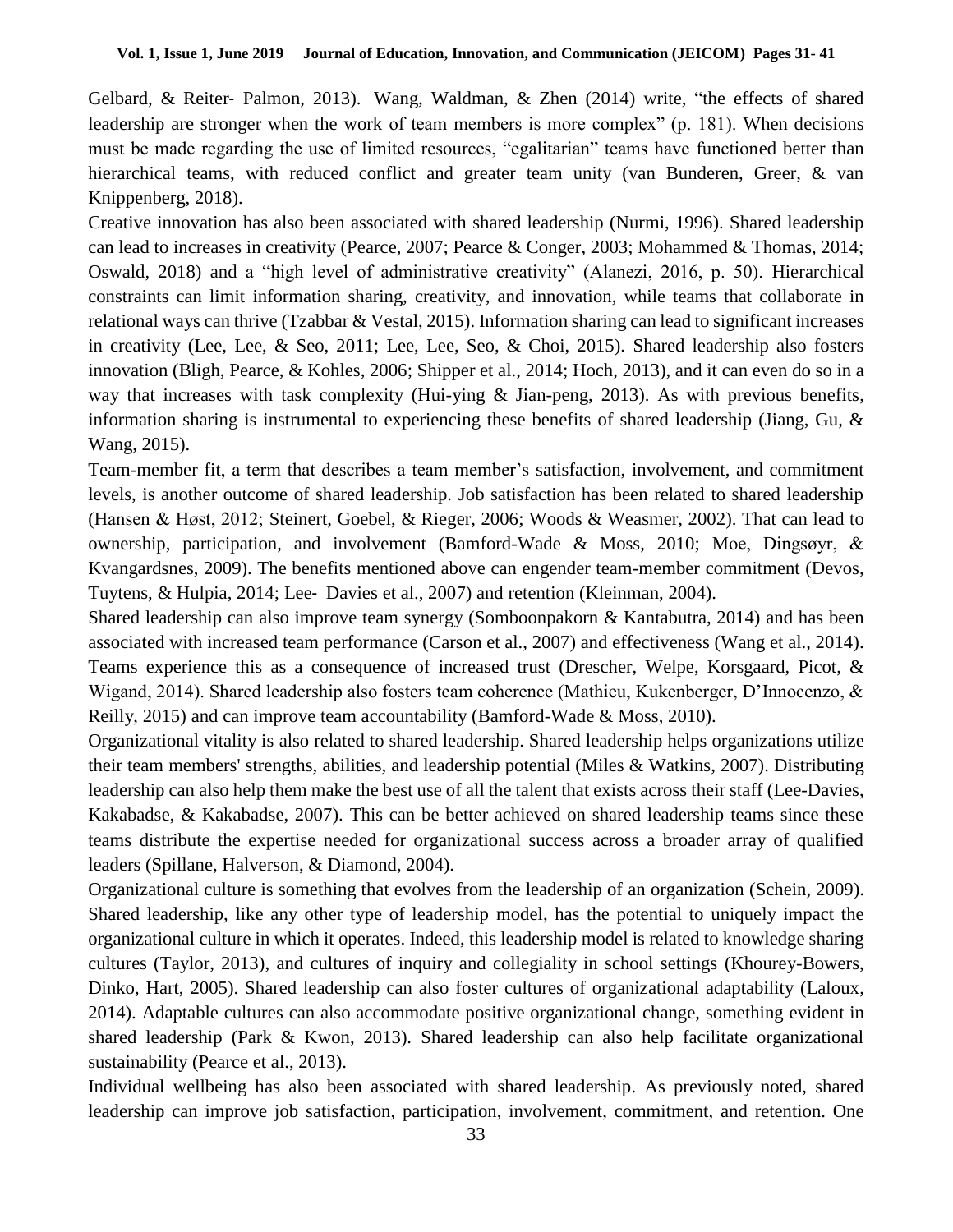study even found that it can lead to reduced role confusion, role overload, role conflict, and job stress (Wood & Fields, 2007). Shared leadership can also lead to fitness benefits, healthful regeneration, increased engagement, and stress management (Lovelace, Manz, & Alves, 2007).

Sustained growth is another benefit of shared leadership. Pearce, Manz, and Akanno (2013) surmised, "decentralized, shared leadership was a better predictor of firm growth rates than centralized, vertical leadership" (p. 250). Malburg (1997) described "explosive growth" as a typical feature of "flat organizational structures" (p. 67). David Thompson explained that sharing leadership between codirectors with different but complementary strengths was a common feature of billion-dollar enterprises (as cited in Hesselbein & Goldsmith, 2009). Marcus Buckingham (2005) has also noted how this has been typical in many successful technology companies (p. 274).

#### **3. Theoretical Framework**

Although the academic literature on this topic was full of research that supported the benefits of shared leadership, there was a conspicuous absence of research on its drawbacks. This project attempted to investigate the benefits mentioned above and probe for possible limitations.

# **4. Methodology**

This qualitative investigation employed a descriptive approach, which utilized semi-structured interviews. This allowed for a better understanding of the antecedents and outcomes of shared leadership in Christian organizations, a sector that has not received adequate attention in this field. Shared leadership is a model of leadership that can be found in the Christian New Testament (Hellerman, 2013; Strauch, 2003). A significant number of Christian churches and organizations are embracing this type of leadership, but there have only been a small number of studies on shared leadership in this arena. There has also been minimal research concerning the drawbacks of shared leadership. For these reasons, the focus of this research was centered on Christian ministries utilizing shared leadership. A strategy of emergent design was employed. Purposive sampling led to the selection of 13 leaders from seven evangelical organizations in the United States that utilize shared leadership. The participants' data have been kept anonymous to minimize bias and ensure accuracy. The following four questions provided the foundation for the semi-structured interviews.

| Question 1: Which benefits associated with shared leadership have you observed in your |  |  |
|----------------------------------------------------------------------------------------|--|--|
| organization?                                                                          |  |  |

- *Question 2: What impact has shared leadership had on your organization (include quantifiable outcomes like innovative solutions, organizational growth, etc., and climate outcomes like work environment, relationships, etc.)?*
- *Question 3: What impact has shared leadership had on you (personal growth, job satisfaction, organizational commitment, motivation, etc.)?*
- *Question 4: What negative outcomes associated with shared leadership have you observed in your organization?*

#### **5. Data Analysis**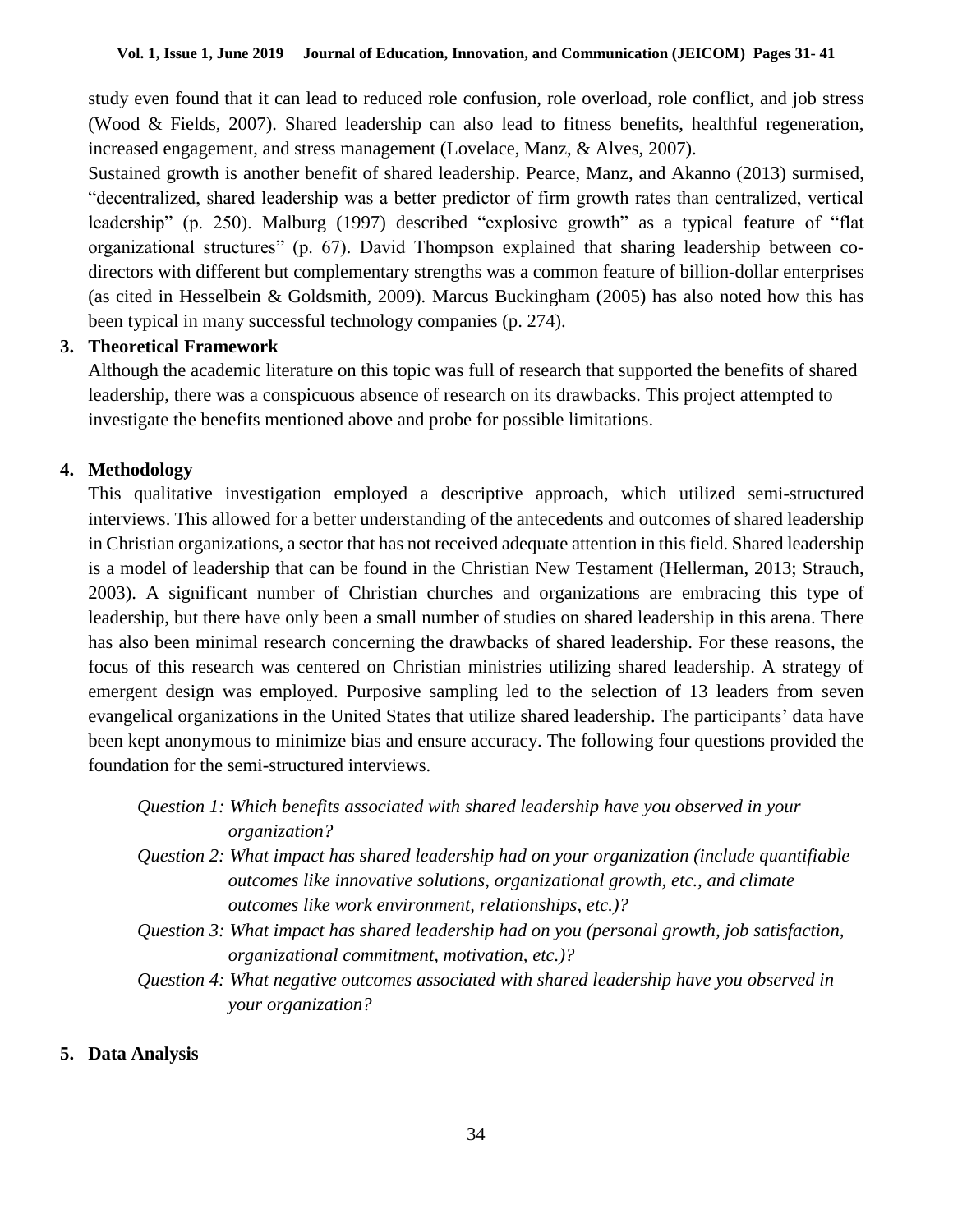Three interviews were conducted in person, and ten were administered by phone. All interviews were consensually recorded. Transcription was done with Trint software. Analysis was completed with MaxQDA-12 qualitative data analysis software.

## **6. Results of the Study**

All of the participants had observed enhanced decision-making, complex problem solving, team-member fit, team synergy, and organizational vitality. A total of 92.3% of the leaders surveyed affirmed their experience of exceptional outcomes. Two respondents mentioned that this was true, but that the term "exceptional outcomes" could be interpreted in different ways. Similarly, 92.3% of the participants reported creative innovation, with one respondent mentioning that the term could be interpreted in different ways as well. A total of 84.6% of the participants had observed healthy organizational culture, individual wellbeing, and sustained growth. Concerning sustained growth, 4 leaders were careful to mention that growth could be interpreted in different ways. Some of those surveyed experienced numerical growth while others perceived this benefit in other legitimate capacities. Table 1 below provides a summary of these data.



The potential drawbacks of shared leadership also needed to be considered, since there has been far less attention given to these in the academic literature. The leaders interviewed were queried on this subject as well. In this case, five potential drawbacks surfaced. These included the difficulty of the model, a potential lack of follow-through, a possible lack of efficiency, a general lack of acceptance of the model, and the danger of immature or usurping team members. More attention will be given to each below. One drawback that became evident was the inherent difficulty of the shared leadership model. One of the respondents stated that sharing leadership is the hardest way to do leadership but clarified that it is also the best way to do leadership. Another participant explained the difficulty his team had experienced in learning how to lead collaboratively. The structure that had evolved on their team was somewhat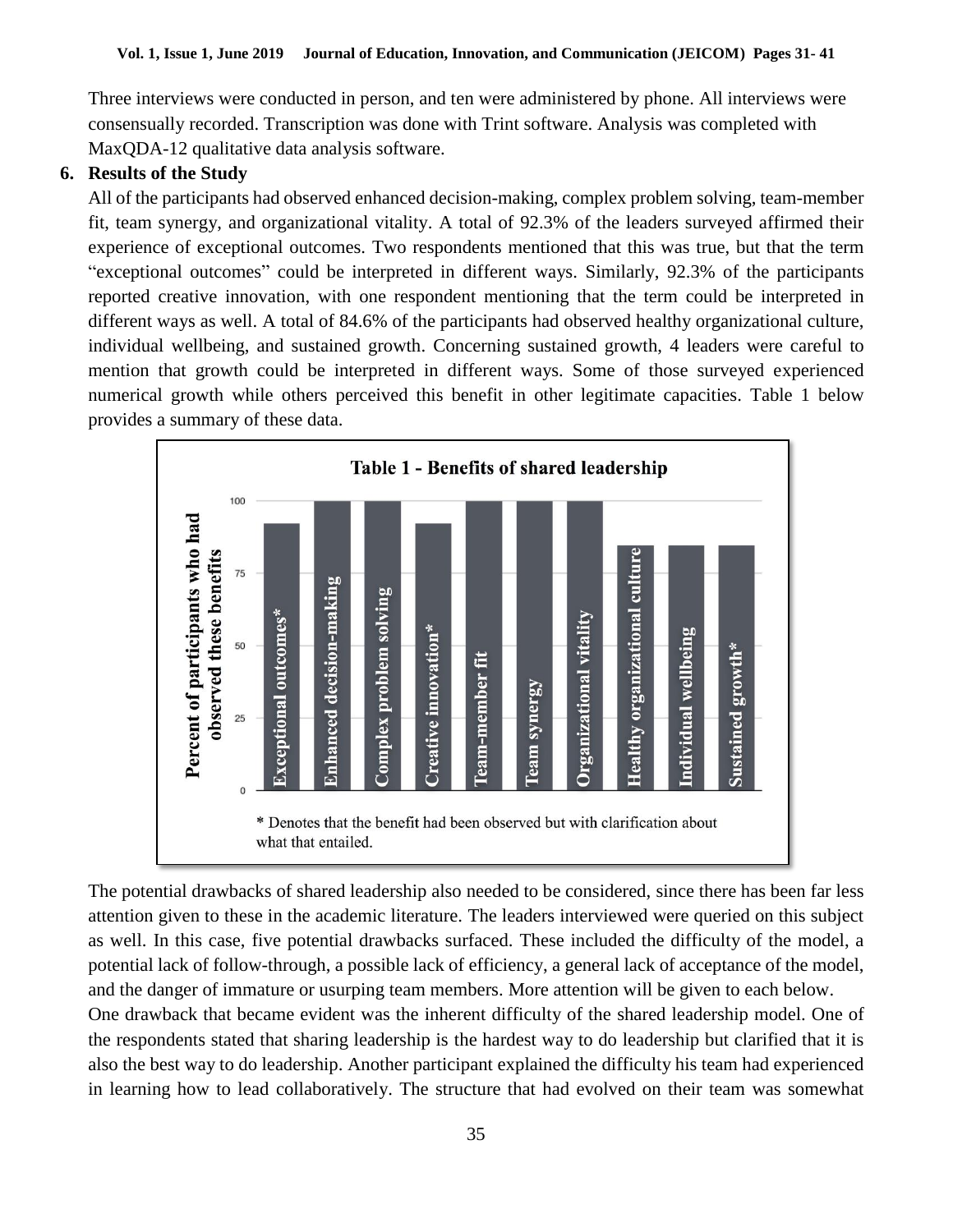complex and had not come easy to them. Although these leaders believed in the model and had experienced success with it, they were also aware that making shared leadership work took time and effort.

Another problem some of those interviewed had encountered was the possibility for a lack of followthrough. One leader described this weakness, calling it an "organizational sand trap." He added, "In every form of governance there is going to be weaknesses. In this one, it can be easy to hide behind one another, procrastinate." He noted the need for accountability. Many agreed with that conclusion. One articulated that this way, "Absent of a real written, mutually agreed upon accountability culture, there is a great possibility that because everyone owns something nobody owns it and nothing gets done." Several participants shared similar concerns and emphasized the importance of accountability.

Another drawback that was reported was the potential for a lack of efficiency. One leader summarized this risk admitting that his team had at times gone "round and round on certain things" in a way that could be described as "anti-productive." Although many of those surveyed realized the risk of a lack of efficiency, they also noted that efficiency was not always the only consideration. In the context of education, Williamson and Blackburn (2019) noted, "When it comes to time, leaders have to weigh the slower decision process against the benefits that come from setting aside time for discussion and analysis of alternatives" (Williamson & Blackburn, 2019, pp. 22-23).

Another difficulty that surfaced was the general lack of acceptance of the model, in the public and even among followers. Some of those surveyed pointed to the status quo of hierarchy and top-down leadership, and the way these traditional styles had conditioned people to think about leadership. Many people, familiar only with a hierarchal approach, can have a hard time accepting a shared model. Concerning shared leadership, one leader noted that some people "just cannot embrace it. It is too much for them. It is just too foreign for them. It does not make sense to them. It is a culture clash." Another agreed, saying that for most people, "This is a very foreign kind of thing." Related to this general lack of acceptance is the finding that those with existing high distinctions within an organization tend to be the most resistant to adapting to shared leadership models. This was corroborated in a study of physicians within the Veterans Health Administration (Stewart, Astrove, Reeves, Crawford, & Solimeo, 2017).

A final risk that several participants noted with this model is the danger of immature or usurping team members. This drawback surfaced more than any other. This risk is also one that had been hinted at in the academic literature. Timperley (2005) warned of the danger of a "distribution of incompetence" in shared leadership (p. 417). One leader described this pitfall stating, "It is important not to have divisive people in there, though because divisive people can ruin the whole party really quickly." Another added, "I suppose it could be a disaster if you got a bunch of people on the board that just want to argue with each other." The leaders that highlighted this risk were adamant that teams had to get to a place of maturity, trust, and relational strength to be able to circumvent this obstacle.

#### **7. Conclusions**

The present study classified many of the benefits of shared leadership that have been found in the academic literature under ten specific categories. These included exceptional outcomes, enhanced decision-making, complex problem solving, creative innovation, team-member fit, team synergy, organizational vitality, healthy organizational culture, individual wellbeing, and sustained growth. The leaders interviewed in this investigation affirmed these outcomes in their organizations. These same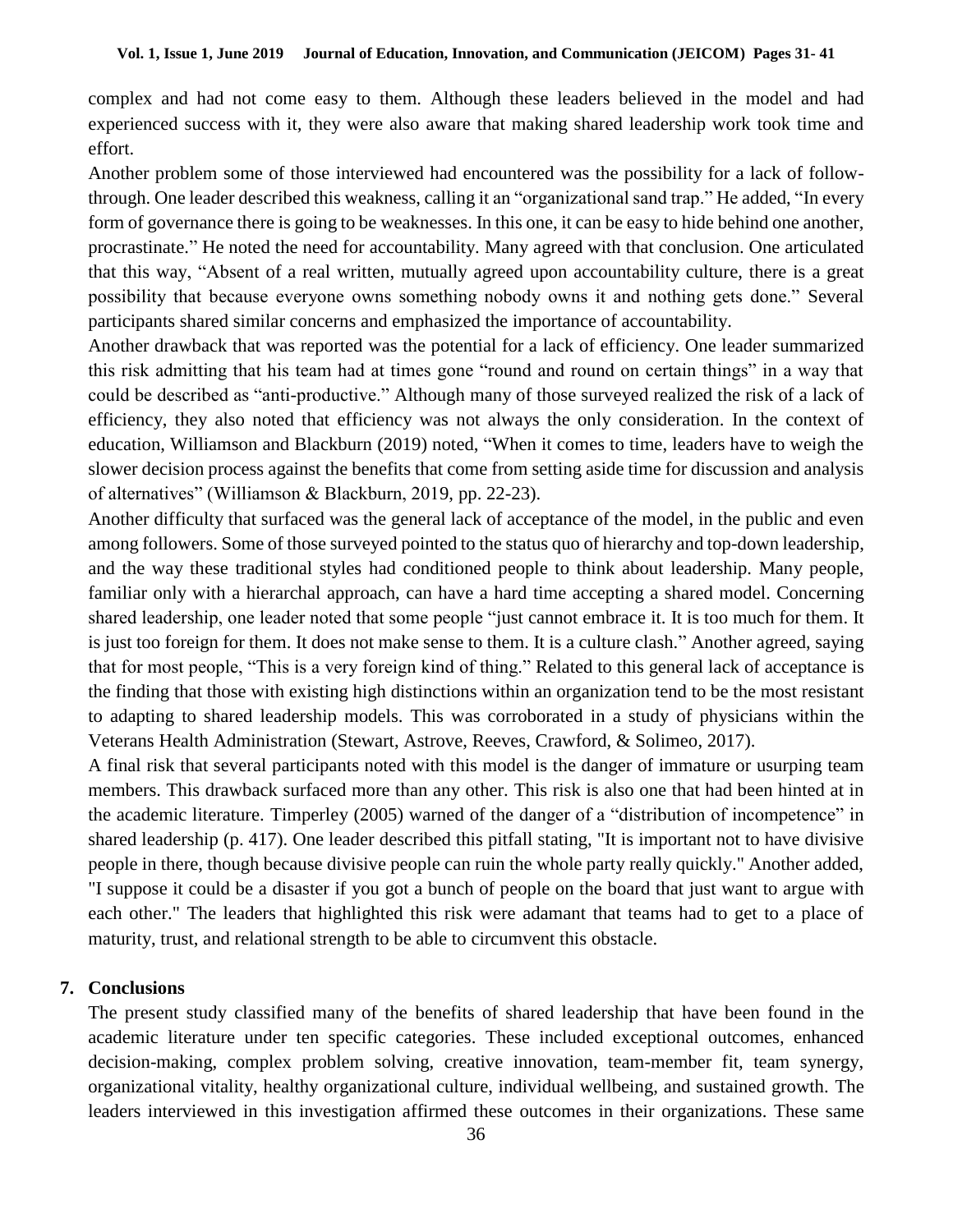leaders also highlighted five potential drawbacks. These included the difficulty of the model, a potential lack of follow-through, a possible lack of efficiency, a general lack of acceptance of the model, and the danger of immature or usurping team members.

Future research should further investigate the five drawbacks this study uncovered. It would also be essential to expand on this investigation by considering other potential pitfalls to this model of leadership. This survey only interviewed leaders from shared leadership teams that were committed to this model and experiencing success with it. Future research might investigate attributes that have led to the failure of teams utilizing this model that did not succeed.

This investigation confirmed many of the benefits that have previously been associated with shared leadership. It also uncovered five potential drawbacks. It seems evident that experiencing the positive outcomes of shared leadership requires the ability to navigate past its drawbacks. Shared leadership really does work but, like most things, it works best when done correctly.

#### **8. Acknowledgments**

Alexander Strauch, Larry Osborne, and Joseph Hellerman were instrumental in designing and coordinating many of the details of this project. Brent Powell, Jon Thaddeus Harless, and Howard Owens were also extremely helpful in the dissertation phase of this research.

# **9. References**

- Alanezi, A. (2016). The relationship between shared leadership and administrative creativity in Kuwaiti schools. *Management in Education, 30* (2), 50-56.
- Bamford-Wade, A., & Moss, C. (2010). Transformational leadership and shared governance: An action study. *Journal of Nursing Management, 18* (7), 816-822.
- Barnett, R., C., & Weidenfeller, N., K. (2016). Shared leadership and team performance. *Advances in Developing Human Resources, 18* (3), 334-351.
- Bergman, J., Z., Rentsch, J., R., Small, E., E., Davenport, S., W., & Bergman, S., M. (2012). The shared leadership process in decision-making teams. *The Journal of Social Psychology, 125 (1)*, 17–42.
- Bligh, M., C., Pearce, C., L., & Kohles, J., C. (2006). The importance of self and shared leadership in team based knowledge work: A meso-level model of leadership dynamics. *Journal of Managerial Psychology, 21* (4), 296-318.
- Brodbeck, F., C., Kerschreiter, R., Mojisch, A., & Schulz-Hardt, S. (2007). Group decision making under conditions of distribute knowledge: The information asymmetries model. *Academy of Management Review, 32 (2)*, 459-479.
- Buckingham, M. (2005). *The one thing you need to know: ... About great managing, great leading, and sustained individual success*. New York, New York: Free Press.
- Carmeli, A., Gelbard, R., & Reiter‐Palmon, R. (2013). Leadership, creative problem‐solving capacity, and creative performance: The importance of knowledge sharing. *Human Resource Management, 52* (1), 95-121.
- Carson, J. B., Tesluk, P. E., & Marrone, J. A. (2007). Shared leadership in teams: An investigation of antecedent conditions and performance. *Academy of Management Journal, 50 (5)*, 1217-1234.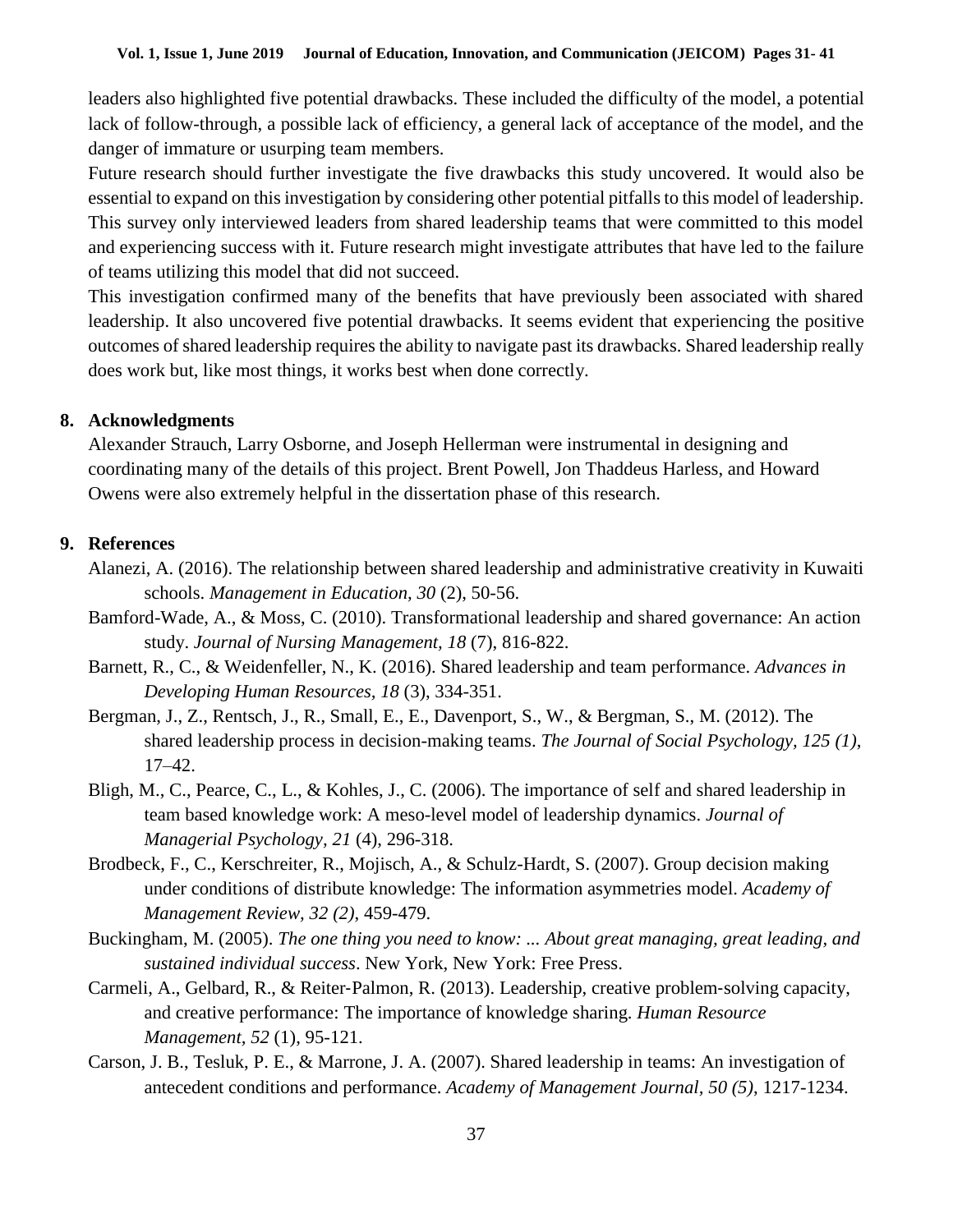- Clarke, N. (2012). Shared leadership in projects: A matter of substance over style. *Team Performance Management, 18* (3/4), 196-209.
- Daspit, J., J., Ramachandran, I., & D'Souza, D., E. (2014). TMT shared leadership and firm performance: Investigating the mediating role of absorptive capacity. *Journal of Managerial Issues, 26* (3), 219-239.
- Daspit, J., Tillman, C., J., Boyd, N., G., & McKee, V. (2013). Cross-functional team effectiveness. *Team Performance Management, 19* (1/2), 34-56.
- Deng, Z., Lin, Y., Zhao, M., & Wang, S. (2015). Collaborative planning in the new media age: The Dafo Temple controversy, China. *Cities, 45*, 41-50.
- Devos, G., Tuytens, M., & Hulpia H. (2014). Teachers' organizational commitment: Examining the mediating effects of distributed leadership. *American Journal of Education, 120 (2)*, 205-231.
- D'Innocenzo, L., Mathieu, J., E., & Kukenberger, M., R. (2014). A Meta-Analysis of Different Forms of Shared Leadership–Team Performance Relations. *Journal of Management, 20* (10), 1-28.
- Drescher, M., A., Welpe, I., M., Korsgaard, M., A., Picot, A., & Wigand, R., T. (2014). The dynamics of shared leadership: Building trust and enhancing performance. *Journal of Applied Psychology, 99 (5)*, 771-783.
- Ensley, M. D., Hmieleski, K. M., & Pearce, C. L. (2006). The importance of vertical and shared leadership within new venture top management teams: Implications for the performance of startups. *Leadership Quarterly, 17 (3)*, 217-231.
- Erkutlu, H. (2012). The impact of organizational culture on the relationship between shared leadership and team proactivity. *Team Performance Management, 18* (1/2), 102-119.
- Fausing, S., M., Jeppesen, J., H., Jønsson, S., T., Lewandowski, J., & Bligh, C., M. (2013). Moderators of shared leadership: Work function and team autonomy. *Team Performance Management, 19* (5/6), 244-262.
- Friedrich, T., L., Griffith, J., A., & Mumford, M., D. (2016). Collective leadership behaviors: Evaluating the leader, team network, and problem situation characteristics that influence their use. *Leadership Quarterly, 27* (2), 312-333.
- Hamel, G., & Zanini, M. (2017). What We Learned About Bureaucracy from 7,000 HBR Readers. *Harvard Business Review Digital Articles*, 2–8.
- Han, S. J., Lee, Y., Beyerlein, M., & Kolb, J. (2018). Shared leadership in teams. *Team Performance Management*, 24(3/4), 150–168.
- Hansen, J., R., & Høst, V. (2012). Understanding the relationships between decentralized organizational decision structure, job context, and job satisfaction—A survey of Danish public managers. *Review of Public Personnel Administration, 32 (3)*, 288-308.
- Haward, R., Amir, Z., Borrill, C., Dawson, J., Scully, J., West, M., & Sainsbury, R. (2003). Breast cancer teams: The impact of constitution, new cancer workload, and methods of operation on their effectiveness. *British Journal of Cancer, 89 (1)*, 15-22.
- Hellerman, J. (2013). *Embracing Shared Ministry: Power and Status in the Early Church and Why It Matters Today*. Grand Rapids, Michigan: Kregel Publications.
- Herbst, N., J. (2017). *Leader-Leader Exchange in Shared Leadership Teams: An Investigation of Collaborative Harmony Among Co-Leaders in Christian Ministry.* (Doctoral Dissertation). Retrieved from Piedmont International University Library.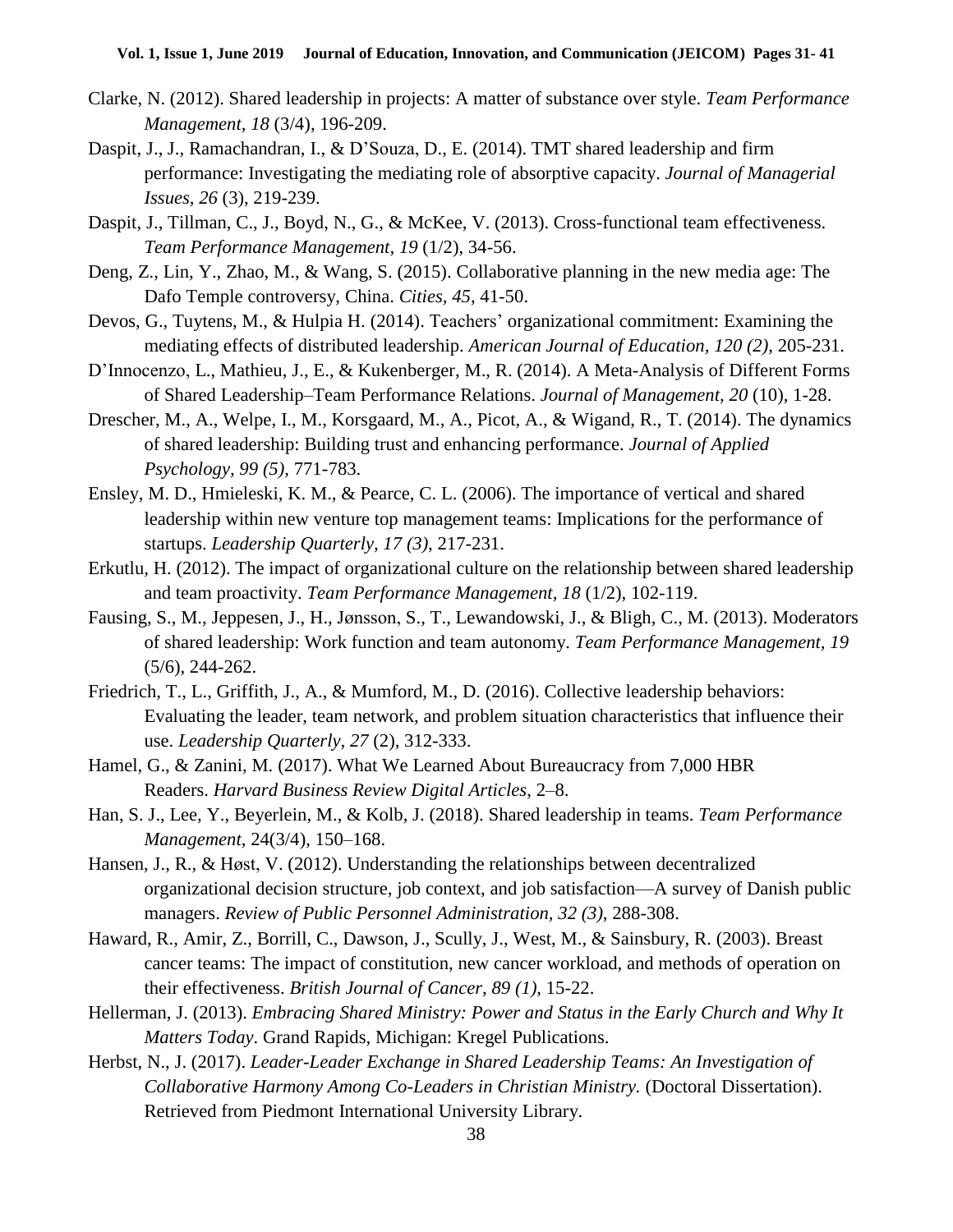- Hesselbein, F., & Goldsmith, M. (2009). *The Organization of the Future 2: Visions, Strategies, and Insights on Managing in a New Era.* San Francisco, California: Jossey-Bass.
- Hiller, N., J., Day, D., V., & Vance, R., J. (2006). Collective enactment of leadership roles and team effectiveness: A field study. *The Leadership Quarterly, 17 (4),* 387-397.
- Hoch, J. (2013). Shared leadership and innovation: The role of vertical leadership and employee integrity. *Journal of Business and Psychology, 28* (2), 159-174.
- Hui-ying, M., & Jian-peng, W. (2013). The impact of shared leadership on innovation performance. Institute of Electrical and Electronics Engineers, July 17-19, 2013. 2013 International Conference on Management Science and Engineering (20th). 1385-1390.
- Jiang, W., Gu, Q., & Wang, G. (2015). To guide or to divide: The dual-side effects of transformational leadership on team innovation. *Journal of Business and Psychology, 30* (4), 677-691.
- Khourey-Bowers, C., Dinko, R., L., Hart, R., G. (2005). Influence of a shared leadership model in creating a school culture of inquiry and collegiality. *Journal of Research in Science Teaching, 42* (1), 3-24.
- Kleinman, C., S. (2004). Leadership: A key strategy in staff nurse retention. *Journal of Continuing Education in Nursing, 35* (3), 128-132.
- Laloux, F. (2014). *Reinventing Organizations*. Brussels, Belgium: Nelson Parker.
- Lee-Davies, L., Kakabadse, N., K., & Kakabadse, A. (2007). Shared leadership: Leading through polylogue. *Business Strategy Series, 8 (4)*, 246-253.
- Lee, K., C., Lee, D., S., & Seo, Y., W. (2011). Proceedings of the 5th International Conference on Ubiquitous Information Management and Communication: Effects of shared leadership on team creativity through knowledge sharing in an e-learning environment. New York, New York: Association for Computing Machinery.
- Lee, D., Lee, K., Seo, Y., & Choi, D. (2015). An analysis of shared leadership, diversity, and team creativity in an e-learning environment. *Computers in Human Behavior, 42*, 47-56.
- Lovelace, K., J., Manz, C., C., & Alves, J., C. (2007). Work stress and leadership development: The role of self-leadership, shared leadership, physical fitness and flow in managing demands and increasing job control. *Human Resource Management Review, 17* (4), 374-387.
- Malburg, C. (1997). Surviving explosive growth. *Journal of Accountancy, 184 (6)*, 67-72.
- Manz, C., Skaggs, B., Pearce, C., & Wassenaar, C. (2015). Serving one another: Are shared and selfleadership the keys to service sustainability? *Journal of Organizational Behavior, 36* (4), 607- 612.
- Mathieu, J., E., Kukenberger, M., R., D'Innocenzo, L., & Reilly, G. (2015). Modeling reciprocal team cohesion-performance relationships, as impacted by shared leadership and members' competence. *Journal of Applied Psychology, 100* (3), 713-734.
- McLeod, P., L. (2013). Distributed people and distributed information: Vigilant decision-making in virtual teams. Small Group Research, 44 (6), 627-657.
- Miles, S., A., & Watkins, M., D. (2007). The leadership team: Complementary strengths or conflicting agendas? *Harvard Business Review, 85 (4)*, 90-98.
- Moe, N., B., Dingsøyr, T., & Kvangardsnes, Ø., (2009). Proceedings of the 42nd Hawaii International Conference on Systems Sciences: Understanding shared leadership in agile development: A case study. Honolulu, Hawaii: Shidler College of Business.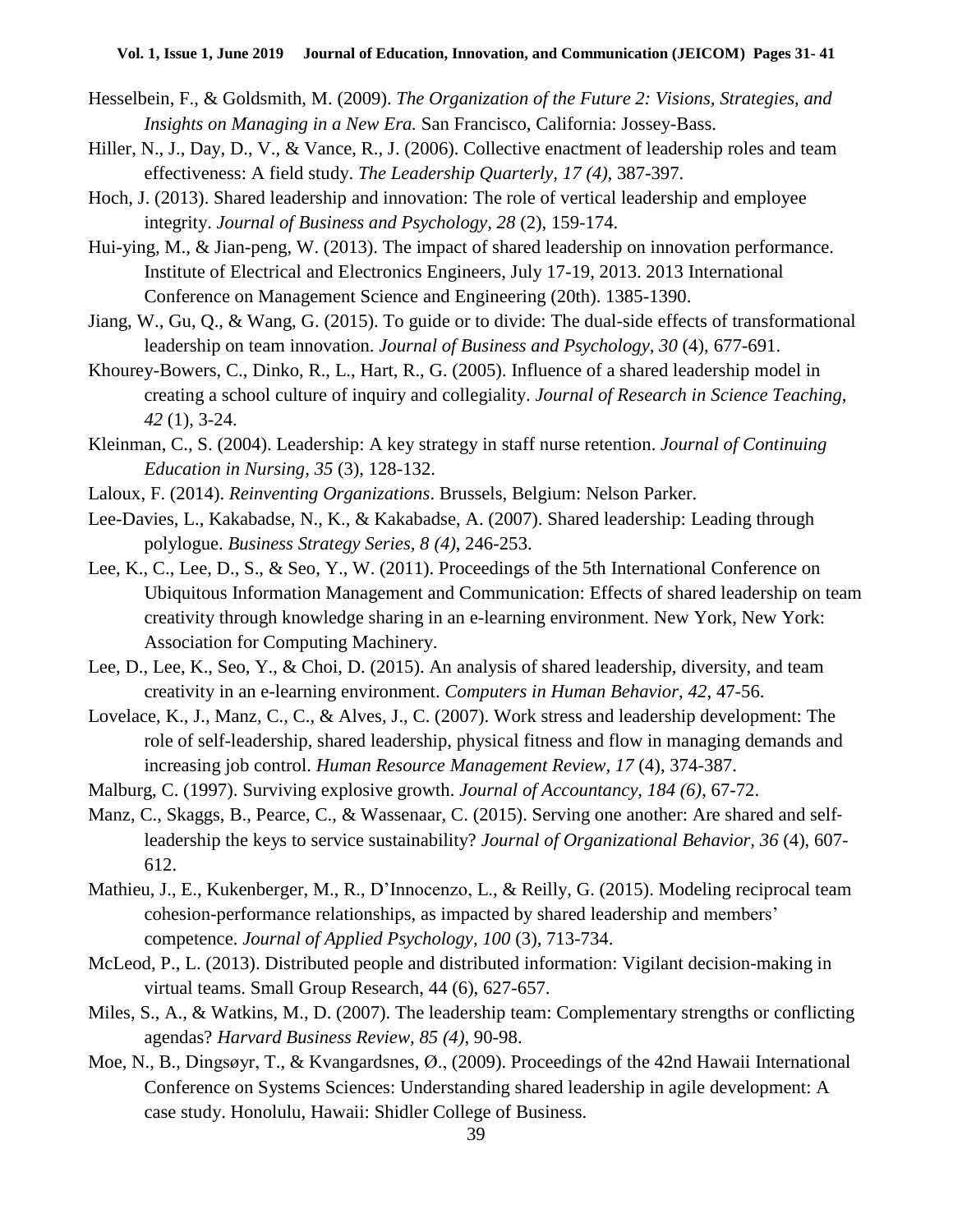- Mohammed, M., & Thomas, K. (2014). Enabling community and trust: Shared leadership for collective creativity. *Foundation Review, 6* (4), 96-105.
- Nurmi, R. (1996). Teamwork and team leadership. *Team Performance Management, 2* (1), 9-13.
- Olivia, Y., & Shao, E., Y. (1996). Shared leadership in self-managed teams: A competing values approach. *Total Quality Management, 7 (5)*, 521-534.
- Oswald, J. (2018). Why we should embrace anarchy in the workplace. *Management Today*, 2.
- Panahifar, F., Heavey, C., Byrne, P. J., & Fazlollahtabar, H. (2015). A framework for collaborative planning, forecasting and replenishment (CPFR). *Journal of Enterprise Information Management, 28 (6)*, 838-871.
- Park, J., G., & Kwon, B. (2013). Literature Review on Shared Leadership in Teams. *Journal of Leadership, Accountability & Ethics, 10 (3)*, 28-36.
- Pearce, C. L. (2004). The future of leadership: Combining vertical and shared leadership to transform knowledge work. *Academy of Management Executive, 18 (1)*, 47-57.
- Pearce, C., L. (2007). The future of leadership development: The importance of identity, multi-level approaches, self-leadership, physical fitness, shared leadership, networking, creativity, emotions, spirituality and on-boarding Processes. *Human Resource Management Review*, 17 (4), 355-359.
- Pearce, C., L. & Conger, J., A. (2003). *Shared leadership: Reframing the hows and whys of leadership.* Thousand Oaks, California: Sage Publications.
- Pearce, L., C., Manz, C., C., & Akanno, S. (2013). Searching for the holy grail of management development and sustainability: Is shared leadership development the answer? *Journal of Management Development, 32* (3), 247-257.
- Pearce, C. L., & Sims, H. P. (2002). Vertical versus shared leadership as predictors of the effectiveness of change management teams: An examination of aversive, directive, transactional, transformational, and empowering leader behaviors. *Group Dynamics: Theory Research and Practice, 6 (2)*, 172-197.
- Perry, J. (2000). Multidisciplinary shared leadership. *Journal for Healthcare Quality, 22* (3), 18-21.
- Petrovia, P., & Hristov, D. (2016). Collaborative management and planning of urban heritage tourism: Public sector perspective. *International Journal of Tourism Research, 18 (1)*, 1-9.
- Schein, E., H. (2009). *The Corporate Culture Survival Guide*. San Francisco, California: Jossey-Bass.
- Serban, A., & Roberts, A., J., B. (2016). Exploring antecedents and outcomes of shared leadership in a creative context: A mixed-methods approach. *Leadership Quarterly, 27* (2), 181-199.
- Shipper, F., Manz, C., C., Nobles, B., & Manz, K., P. (2014). Shared entrepreneurship: toward an empowering, ethical, dynamic, and freedom-based process of collaborative innovation. *Organization Management Journal, 11 (3)*, 133-146.
- Sivasubramaniam, N., Murry, W. D., Avolio, B. J., & Jung, D. I. (2002). A longitudinal model of the effects of team leadership and group potency on group performance. *Group & Organization Management, 27 (1)*, 66-96.
- Solansky, S., T. (2008). Leadership style and team processes in self-managed teams. *Journal of Leadership & Organizational Studies, 14* (4), 332-341.